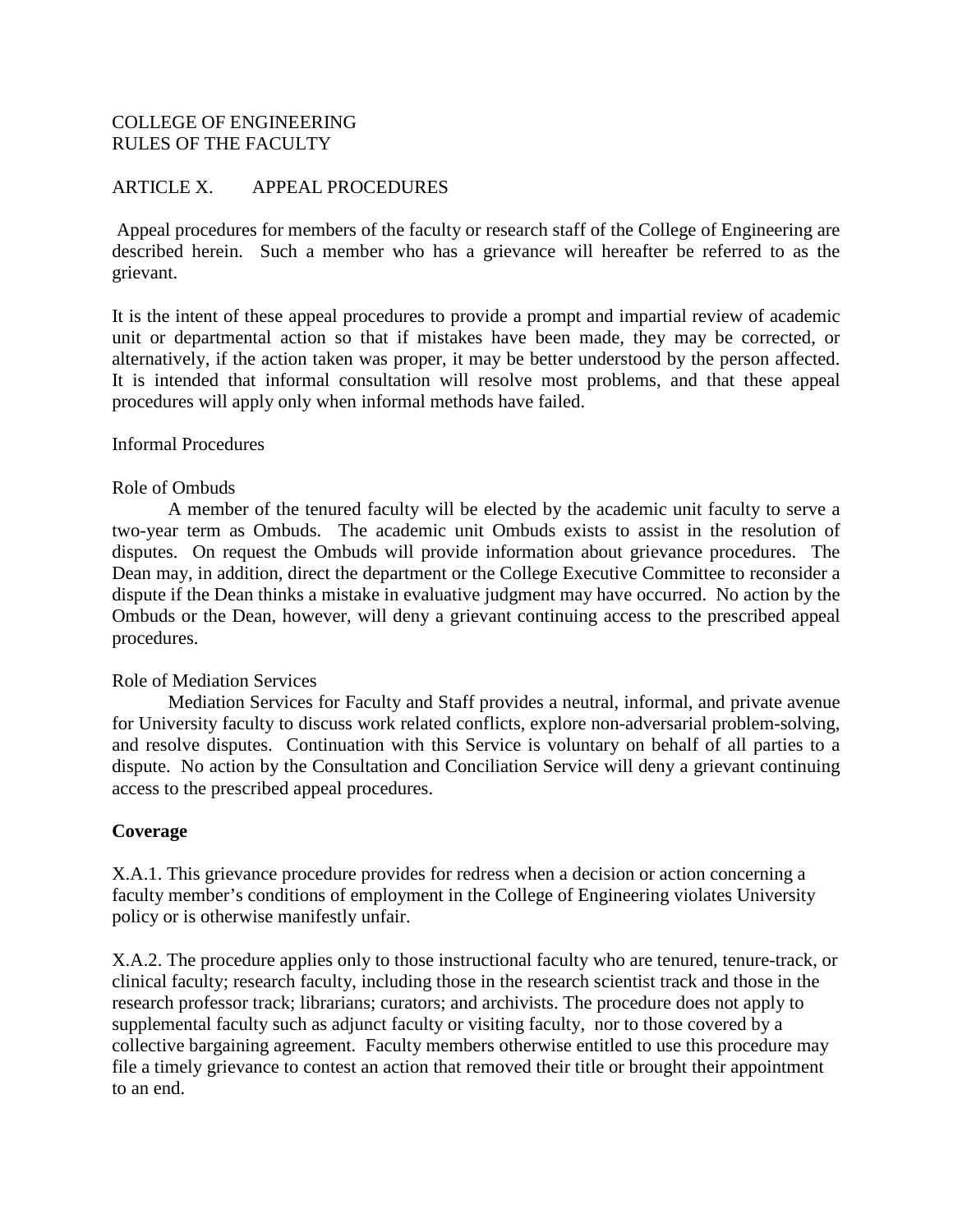X.A.3. The procedure applies only to decisions made by academic units (defined as the college and its centers, institutes, and programs) acting through Deans, Directors, department chairs, and other authorized persons. The Provost has discretion to allow use of this procedure for resolving grievances about decisions made by administrative units regarding faculty covered by Section X.A.2. The procedure does not apply to issues between faculty members or groups of faculty members $<sup>1</sup>$  $<sup>1</sup>$  $<sup>1</sup>$ </sup>

X.A.4. The procedure applies only to a decision or action concerning a specific individual or specific individuals, including those adversely affected by application of a policy or standard operating procedure, written or unwritten. Challenges to general unit or University policy are to be handled through normal governance or administrative processes.

X.A.5. The procedure does not apply to decisions regarding employment, including tenure or promotion decisions, merit pay determinations, and decisions regarding clinical competence/patient safety, that are based solely and exclusively on judgments about professional performance. But this grievance process does apply to claims that the procedure followed in making such decisions failed to follow University policies and procedures or was otherwise manifestly unfair, or that the decisions violated standards of nondiscrimination contained in Regental Bylaw 14.06 (revised September 2007). A faculty member's salary history and similar data may be considered in determining the value placed on previous performance and whether the contested decision was based solely and exclusively on judgments about professional performance.

X.A.6. The procedure does not serve as an additional step in a dispute that has been addressed in another formal hearing procedure of the University or a University unit. But a faculty member may use this grievance process to review new sanctions imposed by an academic unit acting on the basis of findings made in a different hearing procedure.

## **Filing Grievances; Parties and Responsibilities**

X.B.1. A faculty member shall file a grievance within ninety (90) calendar days of the date the grievant first knew or could reasonably have been expected to know, on the basis of documentation or otherwise if there is no documentation, of the decision or action that gave rise to the grievance. Grievances shall be filed on a Faculty Grievance Form (FGF) and submitted to the Director of Academic Human Resources (DAHR) and the SACUA Faculty Grievance Monitor (FGM). The DAHR shall transmit a copy of the FGF to the named respondent(s), with copies to the Dean or Director. In extraordinary circumstances, a Grievance Hearing Board (GHB) may extend the deadline for filing a grievance. The grievant must assert such circumstances in the FGF and provide supporting evidence.

X.B.2. The parties to a grievance are the faculty member who initiates the grievance and the decision-maker(s) responsible for the contested decision or action. In larger units the respondent(s) would normally be the decision-maker(s) at the departmental level. Higher authorities such as Deans in those units are to be named as respondents only if they were actively

<span id="page-1-0"></span><sup>&</sup>lt;sup>1</sup> The SACUA Faculty Hearing Committee was created by the Senate Assembly in 1987 to address issues between or among faculty members.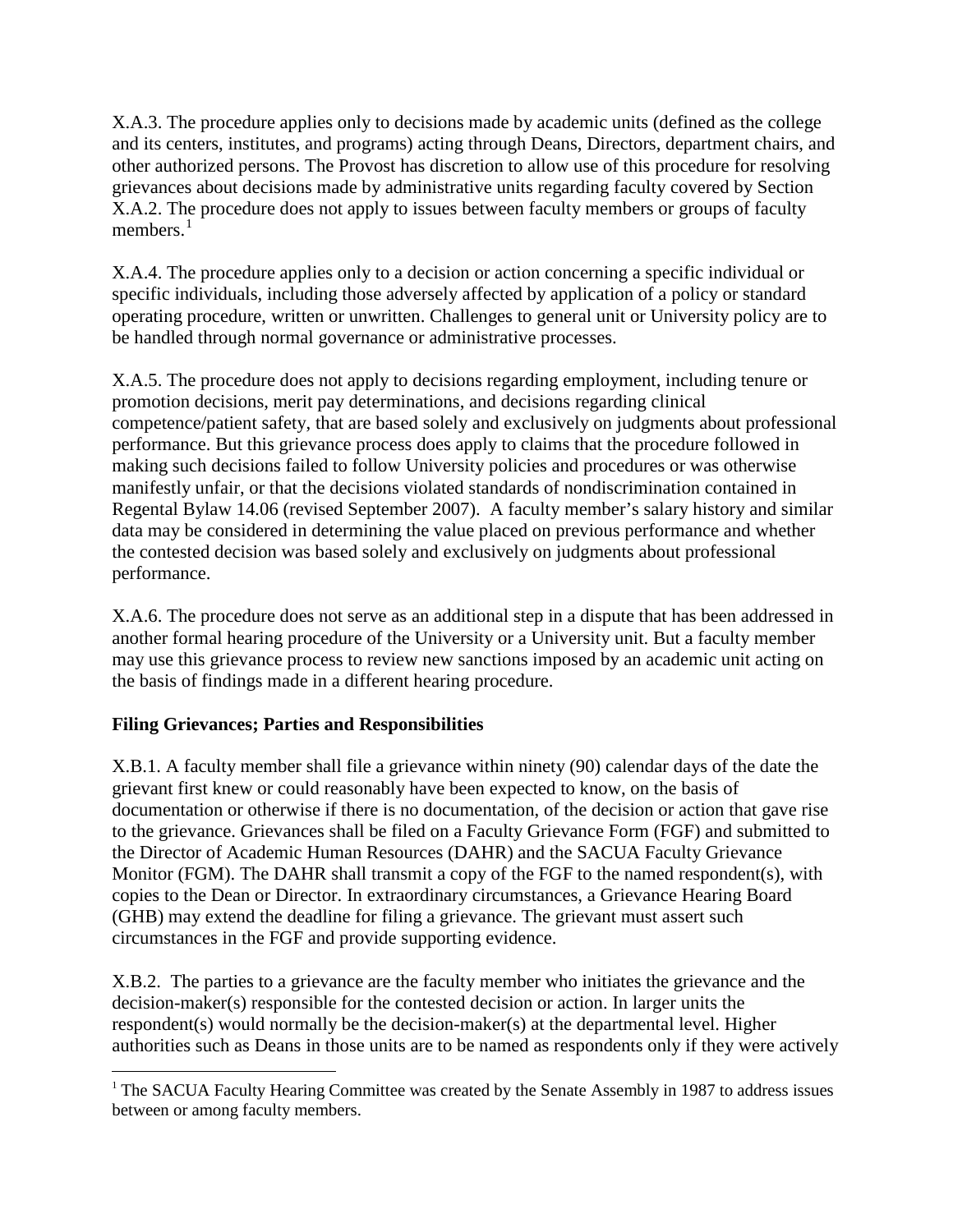involved in the contested decision or action. When the grievance involves a decision made, or an action taken, by a group of persons, or a decision or action reviewed through multiple organizational levels, the presumption is that the individual with the current ultimate authority to make the decision or take the action (for example, the person whose signature authorizes the decision or action) will be named as the sole respondent.

X.B.3. Both the grievant and the respondent shall abide by all the procedures set forth here, shall participate in good faith, and shall respect the confidentiality of the process. Communication concerning the proceedings shall be limited to parties, advisers, mediators, and any others for whom information is strictly necessary for the legitimate effectuation of the process.

X.B.4

- (a) Before filing a formal grievance, a grievant shall seek to resolve the dispute by discussing it informally with the person(s) who made the disputed decision or took the disputed action, or actively participated in it, or who has the authority within the relevant unit or units to provide redress.
- (b) Before, during, and after the processing of any grievance, the parties are strongly encouraged to seek an informal resolution by personal discussions between or among themselves, by invoking the unit or University ombuds or mediation structure, or through the intervention of unit or University officials with the authority to provide redress. At any step before rendering a final decision, the Grievance Hearing Board (GHB) may remand the case to the parties with directions to seek an informal resolution. When remanding a case, the GHB shall set a timeframe for successful resolution. If it fails, the case will return to the GHB for further processing. Informal resolution, however, shall remain entirely voluntary.

X.B.5. Prior to the first meeting of the GHB, the GHB, the grievant, or the respondent may initiate in writing a one-time clarification of the issues to be considered. If the GHB requests the clarification, it shall be transmitted simultaneously to the grievant and the respondent, who will have ten working days to provide a written response. If one of the parties submits a clarification, a copy shall be provided to the DAHR, the FGM, and the other party. The other party will have ten working days to provide to the DAHR, the FGM, and the party who submitted the clarification any additional comments or information in response to the clarification. The DAHR will then forward both the clarification and the response to the GHB.

## **Grievance Hearing Board (GHB)**

X.C.1. A Grievance Hearing Board (GHB) shall be established as provided in Sec. X.D.2 to handle each grievance filed by a faculty member. Closely related grievances may be consolidated before a single GHB.

X.C.2. The GHB shall meet within 15 working days after it is established. The Board shall first determine in executive session whether the complaint is within the authority or jurisdiction of the grievance process under Sections X.A.1 through X.A.6. In addition, the Board may dismiss the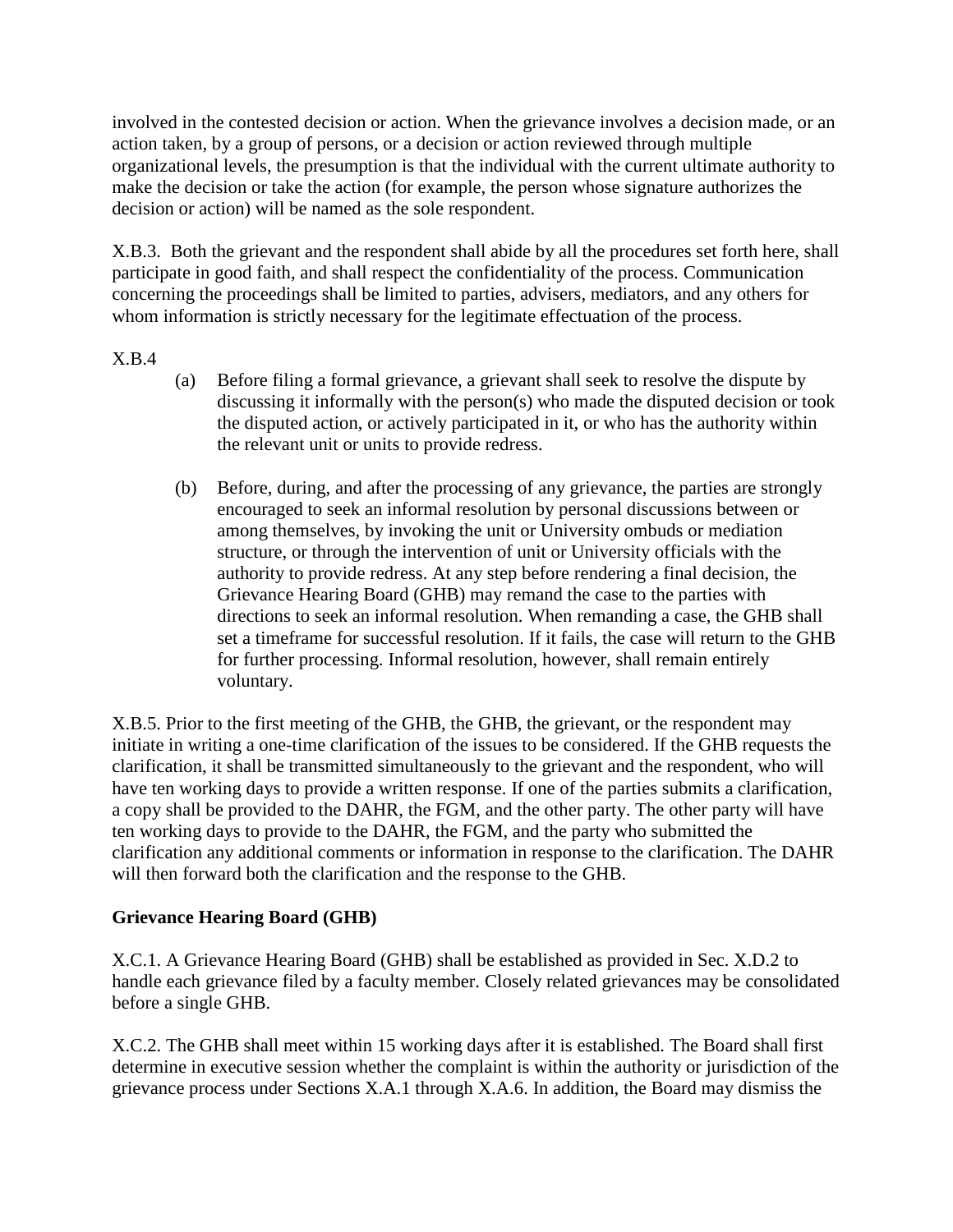grievance without a hearing if it concludes, on the basis of the FGF and all other material before the GHB, and with all questions of fact assumed in the grievant's favor, that there are no grounds for deciding the case in the grievant's favor. The GHB may also dismiss the grievance without a hearing if the grievance is filed after the expiration of the time period set forth in Section X.B.1.

X.C.3. Within 10 working days of its first meeting, the GHB shall advise the grievant, the respondent, the DAHR, the FGM, and the Dean or Director in writing whether it will proceed with a hearing. If the Board decides the complaint is not grievable because it is not within the coverage of Sections X.A.1 through X.A.6, or the grievance is to be dismissed under Section X.C.2, it shall state its reasons in writing. If the Board decides to proceed, it shall specify in a written notice to the parties, the DAHR, the FGM, and the Dean or Director when and where the hearing will be held and what issues are to be addressed by the parties. The hearing shall be scheduled within 30 working days or as soon thereafter as is practicable.

X.C.4. If the GHB decides the complaint is not grievable, the grievant shall have 15 working days to appeal this decision to SACUA or a faculty body designated by SACUA. The appellate body shall have 20 working days to resolve the issue. Its decision shall be final. Appeals from a GHB decision to dismiss the grievance shall be handled as provided for final Board decisions in Sections X.D.1 through X.D.3.

X.C.5. The GHB shall ensure fair procedures for the parties in any hearing.<sup>[2](#page-3-0)</sup> Specifically, the grievant and the respondent shall have the following rights:

(a) To be accompanied before the GHB by advisers, who may be attorneys. The advisers may advise their clients but may not participate directly in the hearing.

(b) To appear and present their cases, and to cross-examine the witnesses and challenge the evidence presented by the other party; and

(c) To have access to all relevant evidence, testimonial and documentary, except confidential evaluations and evidence that would infringe upon the privacy interests of third persons. Upon a party's request, the chair of the GHB shall be allowed to examine relevant confidential files of an academic unit or department and to provide the Board with a summary of their contents as they relate to the grievance, giving due consideration to protecting the confidential aspects of the material.

## X.C.6.

(a) The GHB may call its own witnesses and obtain relevant documents, subject to the parties' right of access and the confidentiality restrictions of Sec.  $X.C.5(c)$ .

<span id="page-3-0"></span><sup>&</sup>lt;sup>2</sup> The grievance procedure must comply with the demands of due process, most critically, fair notice and an opportunity to be heard. It is not intended to be a substitute for either a civil or a criminal trial and is not subject to all the requirements applicable in those settings.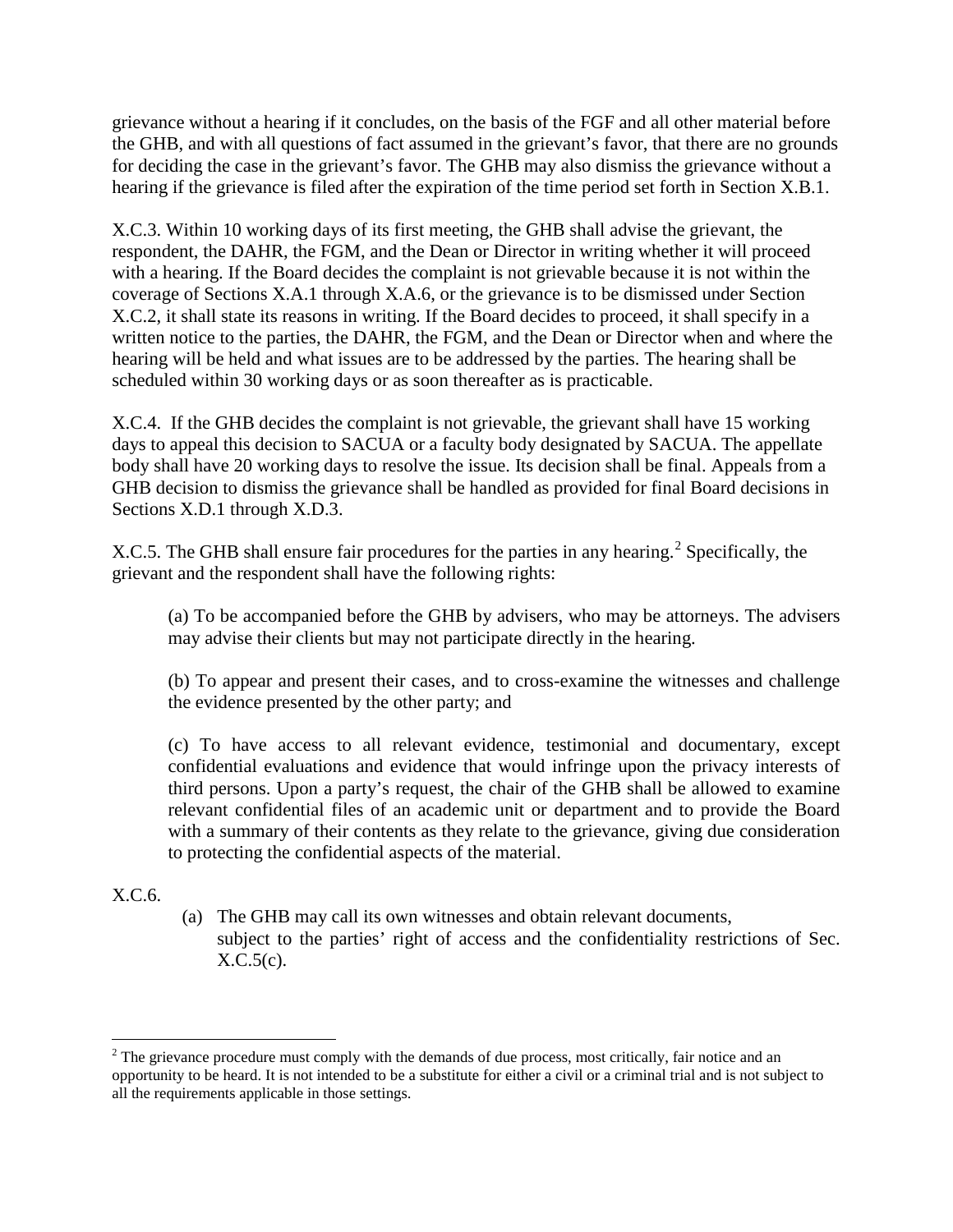(b) Testimony before the GHB is voluntary. If any witness declines to testify about any issue, however, the GHB may draw appropriate inferences about what the testimony would have been based on the refusal to testify. Any such inference should be carefully supported and explained by the GHB.

X.C.7. Hearings before the GHB shall be private and confidential attended only by the principal parties and their advisers, if any; the Director of Academic Human Resources or designee; and the Faculty Grievance Monitor or designee. Unless otherwise directed by the GHB for good reason, witnesses shall attend only while testifying. The GHB chair may invite appropriate observers or others having a substantial interest in the outcome of the case, if both the grievant and the respondent agree.

X.C.8. Portions of the hearing at which testimony is taken and evidence presented shall be recorded verbatim, but the recording may be by voice recorder. Both the grievant and the respondent may also record the hearing.

X.C.9. The GHB shall deliver only to the grievant and the respondent a written provisional decision within 20 working days after the completion of testimony and argument. The content of the provisional decision shall remain confidential and may not be shared at any time with any other persons except those entitled without special agreement to participate in the hearing or advise the parties under Sec. X.C.7.

X.C.10. The grievant and the respondent shall have ten working days after receipt of the provisional decision to submit a written response to the GHB.

X.C.11. The GHB shall consider any responses to the provisional decision and shall deliver its final decision within ten working days after receipt of those responses. Both the provisional decision and the final decision shall include a summary of the testimony, factual findings, conclusions with reasons the grieved decision or action was or was not violative of University policy or otherwise manifestly unfair, and, if appropriate, a proposed remedy. Decisions of the GHB shall be by majority vote. The reasons for any dissent must be stated in a written minority opinion. The GHB shall present the final decision only to the grievant, the respondent, the Dean or Director, the DAHR, the FGM, and, if appropriate, the department chair.

X.C.12. Although the GHB does not have executive authority, the parties are expected to respect and accept the findings, conclusions, recommendations, and any proposed remedy of the GHB as the considered judgment of a competent and disinterested peer group. The GHB may recommend actions that do not fall within the respondent's authority, but recommendations addressed to those who are not parties should not give rise to the same expectations. In all cases, the recommendations will be given thoughtful consideration and final decisions on the actions will be made by the appropriate party.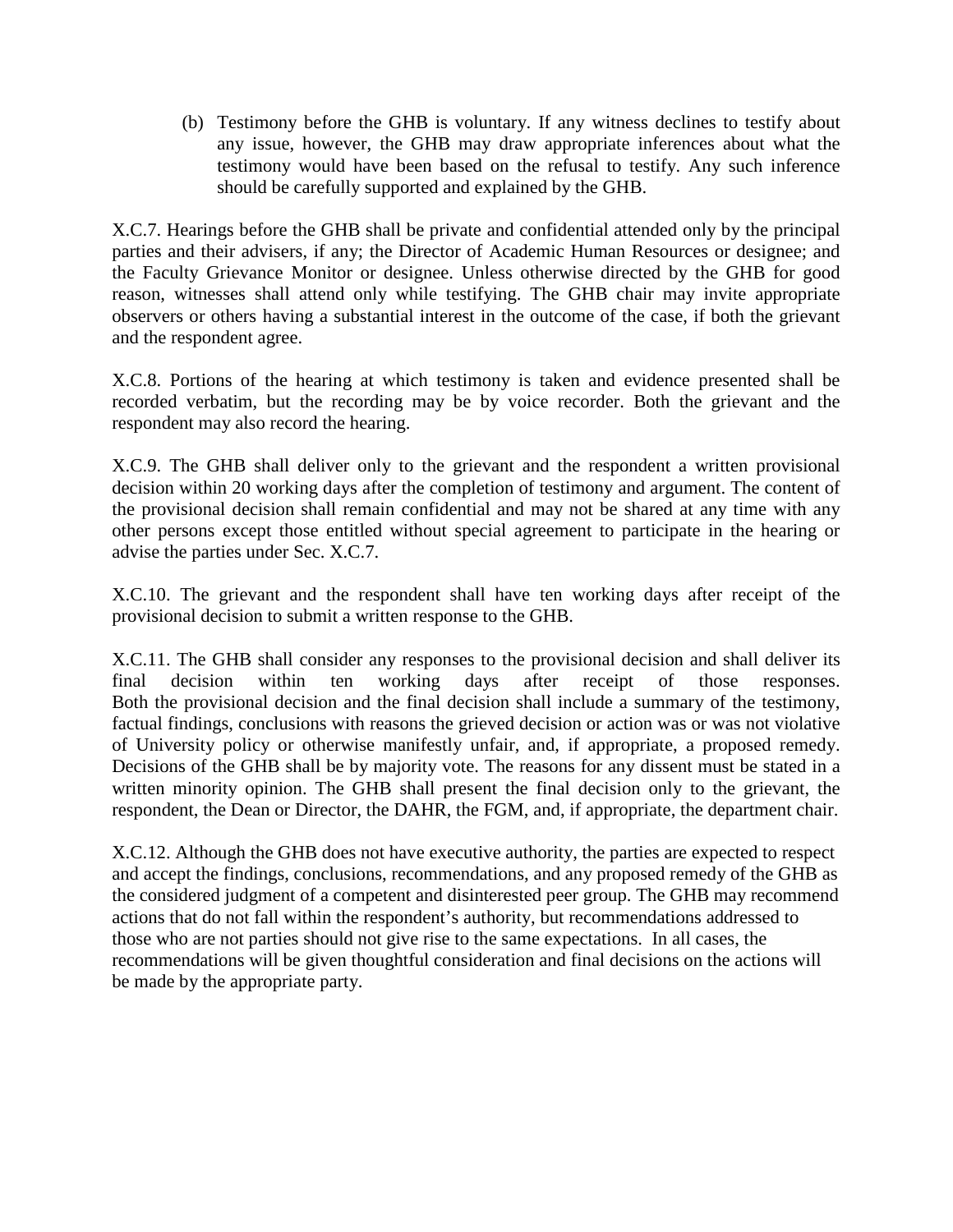### **Appeals**

X.D.1. The grievant or the respondent or both may submit a written appeal of a final decision by a GHB within 20 working days of the receipt of the decision. If the Dean or Director is not a respondent, the appeal shall be submitted to the Dean or Director. If the Dean or Director is a respondent, the appeal shall be submitted to the Provost. Either party may submit an appeal contingent upon the other party's appealing. If both parties submit contingent appeals, the appeals shall be treated as withdrawn.

X.D.2. An appeal shall be decided on the record made before the GHB. When necessary in the judgment of the person deciding the appeal, the proceedings may be remanded to the GHB to receive new information. A remand for new information shall be granted on the request of the grievant or the respondent only on a showing that the information could not, in the exercise of reasonable diligence, have been presented when the record was made. A remand shall set the times for further GHB proceedings, including any revised final GHB decision.

X.D.3. The findings, conclusions, recommendations, and proposed remedy, if any, of the GHB shall be presumed valid on appeal, and shall be rejected or modified only because of substantial errors of fact or interpretation of University regulations, because of serious procedural irregularities, or because the appeal authority's considered judgment is that the GHB erred in deciding whether the initially grieved decision or action was or was not violative of University policy or otherwise manifestly unfair, or because any proposed remedy is clearly unreasonable or inappropriate.

X.D.4. The Dean, Director, or Provost shall respond in writing within 30 working days of receiving the appeal, stating the action to be taken and the reasons for it. The response shall be transmitted to the grievant, the respondent, the members of the GHB, the DAHR, and the FGM.

#### **Structure; Organization; Miscellaneous**

X.E.1. A Faculty Grievance Hearing Panel (FGHP) is established from whose members each Grievance Hearing Board will have one selected randomly, subject to the exceptions contained in Sec. X.E.3. The FGHP will consist of tenured faculty members, selected by each school or college in accordance with written rules formulated by that unit. Membership on the FGHP will be allotted as follows: the College of Literature, Science, and the Arts and the Medical School, four members each; the Ross School of Business, the College of Engineering, the School of Public Health and the School of Music, Theatre, and Dance, two each; and all other schools and colleges, one each. FGHP members will serve single staggered terms of three years, except that initially nine members will be chosen by lot to serve one year, nine by lot to serve two years, and the rest will serve three years. FGHP members may not serve consecutive terms. Vacancies will be filled in the same manner except that if the unexpired term is one year or less, the replacement member shall serve an additional three-year term.

X.E.2. (a) Within ten working days of receiving the notice of a pending grievance, the DAHR and the FGM shall meet or communicate and choose by lot one persons from the FGHP to serve on the GHB as Chair. That member shall come from a different academic unit than the grievant.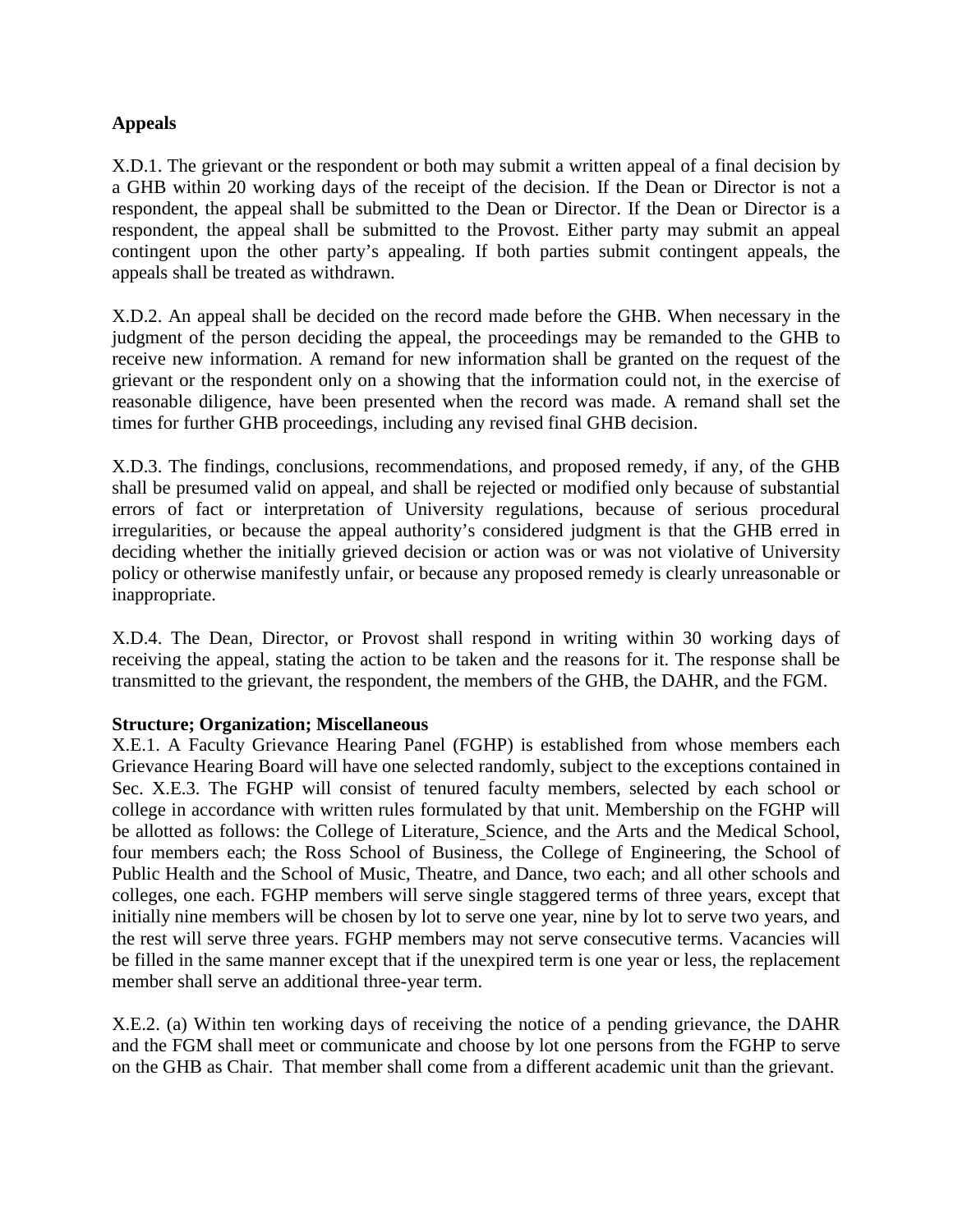(b) The second and third members of the GHB shall come from the academic unit in which the grievance arises but not from the same academic department. A pool of six tenured faculty shall be selected as potential GHB members. Appointment periods shall be for three years. As required to fill vacancies, the College Ombuds, working with the Associate Dean for Academic Affairs, shall prepare a recommended list of faculty to fill positions on the FGHP and the unit GHB pool. This list is subject to approval of the College Executive Committee. Within ten working days of receiving the notice of a pending grievance from the DAHR, the grievant and the respondent shall each nominate three members from this list of potential Board members. Both parties shall rank their preferences and transmit their choices to the DAHR and the FGM. Within five working days the DAHR and the FGM shall jointly determine the two nominees most favored by both parties. If there is a tie among the choices, the DAHR and the FGM will jointly resolve the tie by lot.

(c) At any time prior to the first meeting of the GHB established as provided in subsections (a) and (b) above, the grievant and the respondent have the option of agreeing upon any three tenured University faculty members from any academic unit, whether or not members of the FGHP, to serve as the GHB. In this instance, the remaining provisions regarding GHBs will apply.

X.E.3. A member of a GHB shall recuse herself or himself if she or he has significant personal or professional associations with either party, and any member shall be excused with the concurrence of both the DAHR and the FGM, if either the grievant or the respondent objects for sufficient cause to that person's serving. If the DAHR and the FGM disagree about excusing a GHB member, the issue shall be resolved by the Dean or Director, or, if the Dean or Director is a respondent, by the Provost. A recused or excused Board member shall be replaced by using the same procedure applicable to the selection of that member.

X.E.4. The Faculty Grievance Monitor (FGM) is a tenured faculty member who is appointed annually by SACUA to monitor all grievances. In addition to the functions assigned elsewhere, the FGM and the DAHR shall have the following responsibilities:

(a) Jointly to provide or arrange for the training of FGHP members, and especially those designated as GHB chairs, in the conduct of a hearing and the preparation of a formal written decision;

(b) Jointly or separately to provide objective information to either the grievant or the respondent or both about the operation of the grievance procedure;

(c) Separately to monitor the processing of all grievances and to report to the Dean or Director, or to the Provost if the Dean or Director is a respondent, any delay or other failure to comply with specified procedures or GHB directives or decisions on appeal under Section X.C.4 or Section X.D.3:

(d) Separately to maintain confidential records of all grievance proceedings, including copies of all written documents that are submitted and of any written transcript of testimony that is prepared. If there is a single voice or electronic recording of the testimony, the DAHR shall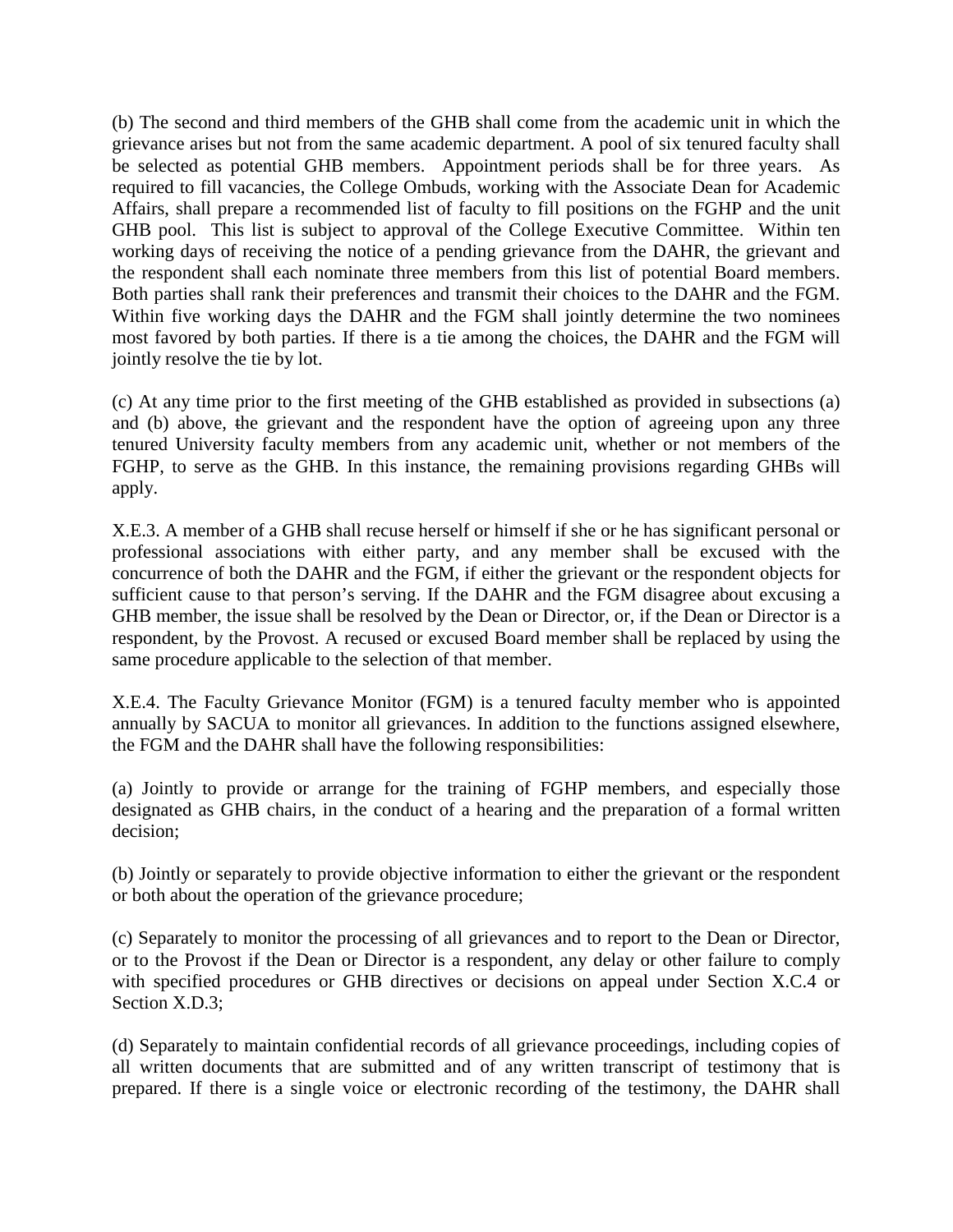maintain custody of it after the GHB renders a final decision, but shall allow access as needed by the parties, the FGM, and the University authority to whom any appeal is addressed; and

(e) Jointly to provide redacted reports or summaries of cases, with party names and all identifying details deleted, to University administrators and faculty members, scholars, and others with a legitimate interest in knowing about the proceedings.

X.E.5. The Dean or Director, or the Provost if the Dean or Director is a respondent, shall take prompt action to remedy any undue delay in the processing of grievances or other failure by any party to comply with specified procedures of this policy.

The Dean or Director, or the Provost if the Dean or Director is a respondent, shall take prompt action to remedy any undue delay in the processing of grievances or other failure by any party to comply with specified procedures or GHB directives or decision on appeal under Section X.C.4 or Section X.D.3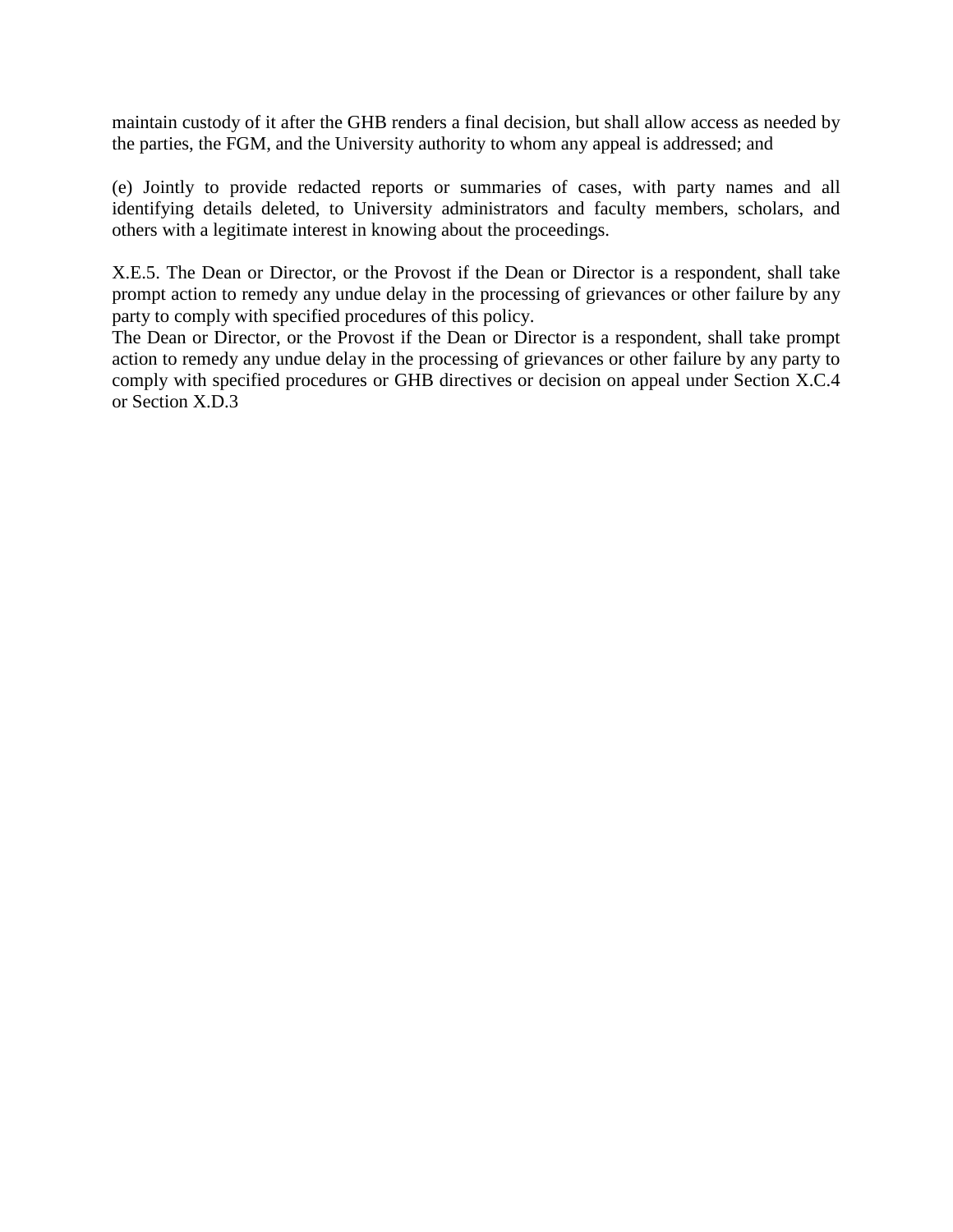## **FACULTY GRIEVANCE APPLICATION FORM**

\_\_\_\_\_\_\_\_\_\_\_\_\_\_\_\_\_\_\_\_\_\_\_\_\_\_\_\_\_\_\_\_\_\_\_\_\_\_\_\_\_\_\_\_\_\_\_\_\_\_\_\_\_\_\_\_\_\_\_\_\_\_\_\_\_

\_\_\_\_\_\_\_\_\_\_\_\_\_\_\_\_\_\_\_\_\_\_\_\_\_\_\_\_\_\_\_\_\_\_\_\_\_\_\_\_\_\_\_\_\_\_\_\_\_\_\_\_\_\_\_\_\_\_\_\_\_\_\_\_\_

\_\_\_\_\_\_\_\_\_\_\_\_\_\_\_\_\_\_\_\_\_\_\_\_\_\_\_\_\_\_\_\_\_\_\_\_\_\_\_\_\_\_\_\_\_\_\_\_\_\_\_\_\_\_\_\_\_\_\_\_\_\_\_\_\_

\_\_\_\_\_\_\_\_\_\_\_\_\_\_\_\_\_\_\_\_\_\_\_\_\_\_\_\_\_\_\_\_\_\_\_\_\_\_\_\_\_\_\_\_\_\_\_\_\_\_\_\_\_\_\_\_\_\_\_\_\_\_\_\_\_ \_\_\_\_\_\_\_\_\_\_\_\_\_\_\_\_\_\_\_\_\_\_\_\_\_\_\_\_\_\_\_\_\_\_\_\_\_\_\_\_\_\_\_\_\_\_\_\_\_\_\_\_\_\_\_\_\_\_\_\_\_\_\_\_\_ \_\_\_\_\_\_\_\_\_\_\_\_\_\_\_\_\_\_\_\_\_\_\_\_\_\_\_\_\_\_\_\_\_\_\_\_\_\_\_\_\_\_\_\_\_\_\_\_\_\_\_\_\_\_\_\_\_\_\_\_\_\_\_\_\_ \_\_\_\_\_\_\_\_\_\_\_\_\_\_\_\_\_\_\_\_\_\_\_\_\_\_\_\_\_\_\_\_\_\_\_\_\_\_\_\_\_\_\_\_\_\_\_\_\_\_\_\_\_\_\_\_\_\_\_\_\_\_\_\_\_ \_\_\_\_\_\_\_\_\_\_\_\_\_\_\_\_\_\_\_\_\_\_\_\_\_\_\_\_\_\_\_\_\_\_\_\_\_\_\_\_\_\_\_\_\_\_\_\_\_\_\_\_\_\_\_\_\_\_\_\_\_\_\_\_\_ \_\_\_\_\_\_\_\_\_\_\_\_\_\_\_\_\_\_\_\_\_\_\_\_\_\_\_\_\_\_\_\_\_\_\_\_\_\_\_\_\_\_\_\_\_\_\_\_\_\_\_\_\_\_\_\_\_\_\_\_\_\_\_\_\_

\_\_\_\_\_\_\_\_\_\_\_\_\_\_\_\_\_\_\_\_\_\_\_\_\_\_\_\_\_\_\_\_\_\_\_\_\_\_\_\_\_\_\_\_\_\_\_\_\_\_\_\_\_\_\_\_\_\_\_\_\_\_\_\_\_

\_\_\_\_\_\_\_\_\_\_\_\_\_\_\_\_\_\_\_\_\_\_\_\_\_\_\_\_\_\_\_\_\_\_\_\_\_\_\_\_\_\_\_\_\_\_\_\_\_\_\_\_\_\_\_\_\_\_\_\_\_\_\_\_\_ \_\_\_\_\_\_\_\_\_\_\_\_\_\_\_\_\_\_\_\_\_\_\_\_\_\_\_\_\_\_\_\_\_\_\_\_\_\_\_\_\_\_\_\_\_\_\_\_\_\_\_\_\_\_\_\_\_\_\_\_\_\_\_\_\_ \_\_\_\_\_\_\_\_\_\_\_\_\_\_\_\_\_\_\_\_\_\_\_\_\_\_\_\_\_\_\_\_\_\_\_\_\_\_\_\_\_\_\_\_\_\_\_\_\_\_\_\_\_\_\_\_\_\_\_\_\_\_\_\_\_

\_\_\_\_\_\_\_\_\_\_\_\_\_\_\_\_\_\_\_\_\_\_\_\_\_\_\_\_\_\_\_\_\_\_\_\_\_\_\_\_\_\_\_\_\_\_\_\_\_\_\_\_\_\_\_\_\_\_\_\_\_\_\_\_\_ \_\_\_\_\_\_\_\_\_\_\_\_\_\_\_\_\_\_\_\_\_\_\_\_\_\_\_\_\_\_\_\_\_\_\_\_\_\_\_\_\_\_\_\_\_\_\_\_\_\_\_\_\_\_\_\_\_\_\_\_\_\_\_\_\_ \_\_\_\_\_\_\_\_\_\_\_\_\_\_\_\_\_\_\_\_\_\_\_\_\_\_\_\_\_\_\_\_\_\_\_\_\_\_\_\_\_\_\_\_\_\_\_\_\_\_\_\_\_\_\_\_\_\_\_\_\_\_\_\_\_

Date:

Name(please print or type):

\_\_\_\_\_\_\_\_\_\_\_\_\_\_\_\_\_\_\_\_\_\_\_\_\_\_\_\_

Rank:

Academic Unit:

Action(s) Disputed Regarding Aspects of Your Employment:

Date of Written Notification of Action(s) Disputed:

Respondent Designated In Disputed Action(s):

Did You File The Dispute(s) In Another Forum (such as might occur with Sexual Assault or Sexual Harassment)? If so, what agency(ies)?

This form must be filed with your Dean or Director, with copies to the offices indicated below, within 180 days of the date written notification of the action(s) you dispute was received, or reasonably could be assumed to have been received, by you. The process is available to all regular and supplemental instructional and primary research staff qualifying as faculty members under Regents' Bylaw 5. Your signature below indicates that you have read the faculty grievance policy of your academic unit (available at the Dean or Director's or the SACUA office) and understand it, and that you will explore (or have explored) resolution of these disputed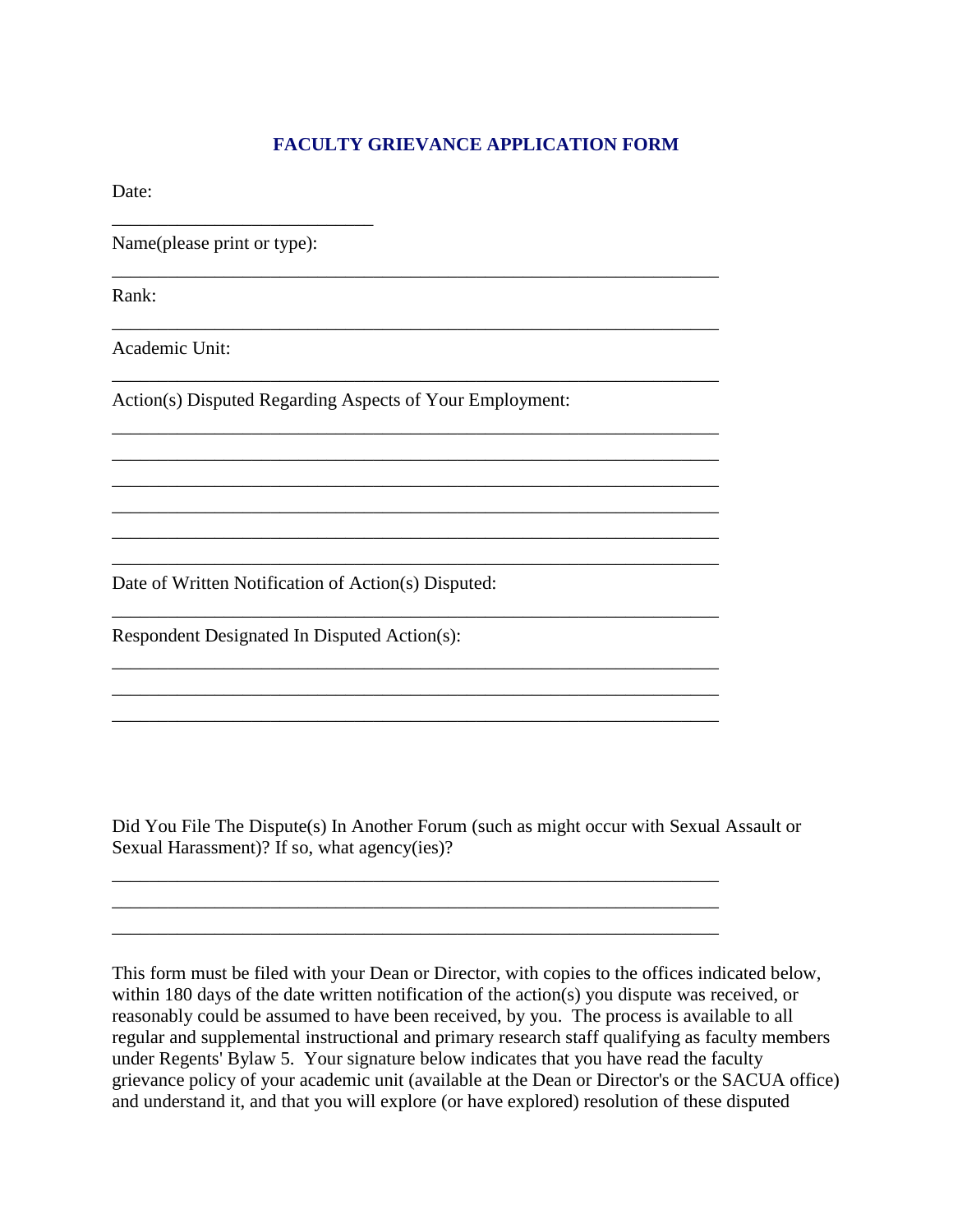matters through your unit ombudsperson and through the University's Faculty Consultation and Conciliation Service [Mediation Services], Academic Human Resources Office, even though requesting formal meetings with the Grievance Review Board (GRB) which now will be established. You need have no more written exposition of your circumstances in dispute to initiate your grievance than is possible on this brief form, but you will need as extensive documentation as you wish by the time your GRB first meets formally. Note that the first meeting of the GRB will be without either grievant or respondent present and will deal with grievability of the issues, technical matters of procedure, establishing meeting times, etc. Neither further communications not known in advance by you, nor counsel or representatives of you or the respondent, will be present at that initial meeting. Filing this form will have no effect on your employment status, neither prolonging nor shortening it. Be sure to read carefully and thoroughly all of the appended instructions and information, as well as your unit faculty grievance policy; and please keep a copy of this application.

Signature of Grievant:

With your concurrence, this procedure requires the transmittal of copies of the GRB final decision, the Dean or Director's response to the GRB decision, the procedural appeal decision, the Dean or Director's response to the procedural appeal decision, the substantive appeal decision, the Dean or Director's response to the substantive appeal decision, and the final decision to the Executive Assistant to SACUA for the confidential use by the Faculty Grievance Monitor (FGM). These items are used solely by the FGM for the purpose of creating an independent institutional memory of the process and assessing the adequacy and performance of the process across all units and over time. I concur that the above documents shall be provided to the FGM.

\_\_\_\_\_\_\_\_\_\_\_\_\_\_\_\_\_\_\_\_\_\_\_\_\_\_\_\_\_\_\_\_\_\_\_\_\_\_\_\_\_\_\_\_\_\_\_\_\_\_\_\_\_\_\_\_\_\_\_\_\_\_\_\_\_

Signature of Grievant:

If the final decision of this grievance procedure ultimately finds in your favor, the FGM shall contact you three months after the final decision to ascertain whether, in your opinion, the provisions of that favorable final decision have been adequately enforced and implemented. To assure such compliance and the valid authority of the grievance process, the FGM will convey your opinion to the Provost (along with copies to you and your Dean) for further action if appropriate. I consent to the above inquiry and reports.

\_\_\_\_\_\_\_\_\_\_\_\_\_\_\_\_\_\_\_\_\_\_\_\_\_\_\_\_\_\_\_\_\_\_\_\_\_\_\_\_\_\_\_\_\_\_\_\_\_\_\_\_\_\_\_\_\_\_\_\_\_\_\_\_\_

\_\_\_\_\_\_\_\_\_\_\_\_\_\_\_\_\_\_\_\_\_\_\_\_\_\_\_\_\_\_\_\_\_\_\_\_\_\_\_\_\_\_\_\_\_\_\_\_\_\_\_\_\_\_\_\_\_\_\_\_\_\_\_\_\_

Signature of Grievant:

cc:

SACUA Faculty Grievance Monitor, 6048 Fleming Administration Building, 1340 Academic Human Resource Office, 2072J Administrative Services, 1432